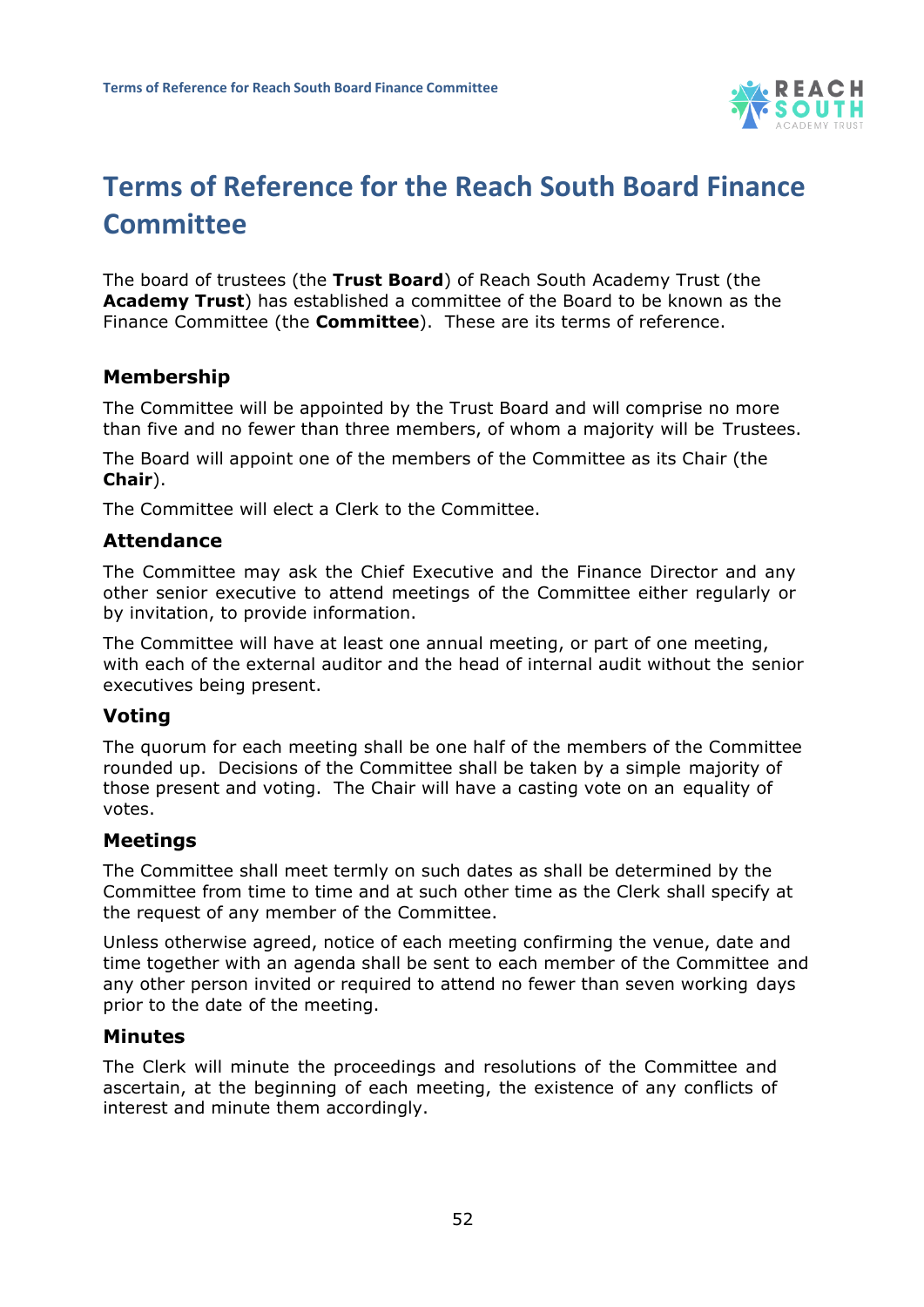

Minutes of each Committee meeting will be sent to all members of the Committee and the Trust Board within seven working days of the meeting.

### **Authority**

The Committee is authorised by the Trust Board to investigate any activity within its terms of reference. It is authorised to seek any information it requires from any employee and all employees are directed to cooperate with any request made by the Committee.

The Committee is authorised by the Trust Board to obtain outside legal or other independent professional advice and to secure the attendance of any person at any Committee meeting with relevant experience and expertise if it considers this necessary.

## **Duties**

The duties of the Committee shall be to:

- develop a financial strategy for the Academy Trust and consider policies, procedures or plans required to realise such strategy
- consider the Academy Trust's indicative funding, once notified by the EFA, and to assess its implications for the Academy Trust, in consultation with the CEO and the Finance Director, in advance of the financial year, drawing any matters of significance or concern to the attention of the Trustees
- to receive Regional Academies' budgets for approval from the Regional Boards' Finance Committees
- consider and recommend acceptance/non-acceptance of the Academy Trust's budget to the Trustees
- monitor any variances from the budget and ensure the EFA is notified as required;
- receive and make recommendations on the broad budget headings and areas of expenditure to be adopted each year, including the level and use of any contingency fund or balances, ensuring the compatibility of all such proposals with the development priorities set out in the Academy Trust development plan
- liaise with and receive reports from the Human Resources Committee, the Educational Standards and Performance Committee and the to make recommendations to those committees about the financial aspects of matters being considered by them
- monitor and review income and expenditure on a regular basis and ensure compliance with the overall financial plan for the Academy Trust, drawing any matters of concern to the attention of the Trust Board
- monitor and review procedures for ensuring the effective implementation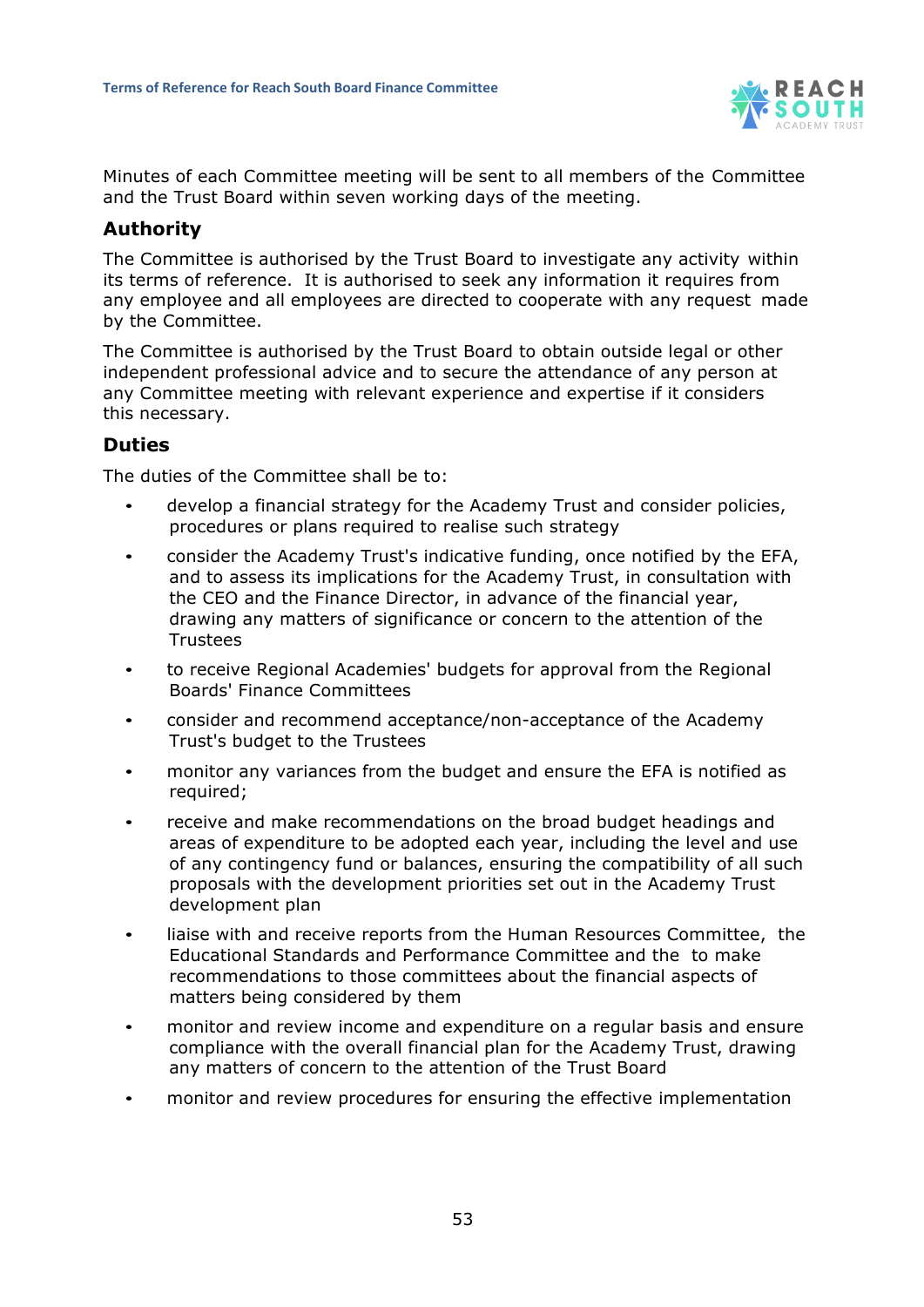

and operation of financial procedures, on a regular basis, including the implementation of bank account arrangements and, where appropriate to make recommendations for improvement

- prepare the financial statement to form part of the annual report of the **Trustees**
- ensure the Academy Trust's commercial and fundraising activities are carried out effectively
- examine and review new initiatives for financial development, including fundraising
- oversee significant investment and capital financing decisions
- approve and keep under review the Academy Trust's investment policy
- approve and keep under review the Academy Trust's reserves policy
- promptly notify the Trust Board of all financial matters of which the Committee has knowledge and which may materially affect the current or future position of the Academy Trust
- advise generally on the provision of resources and services to the Academy Trust
- to review, on a regular basis, its own performance, constitution and terms of reference to ensure it is operating at maximum effectiveness